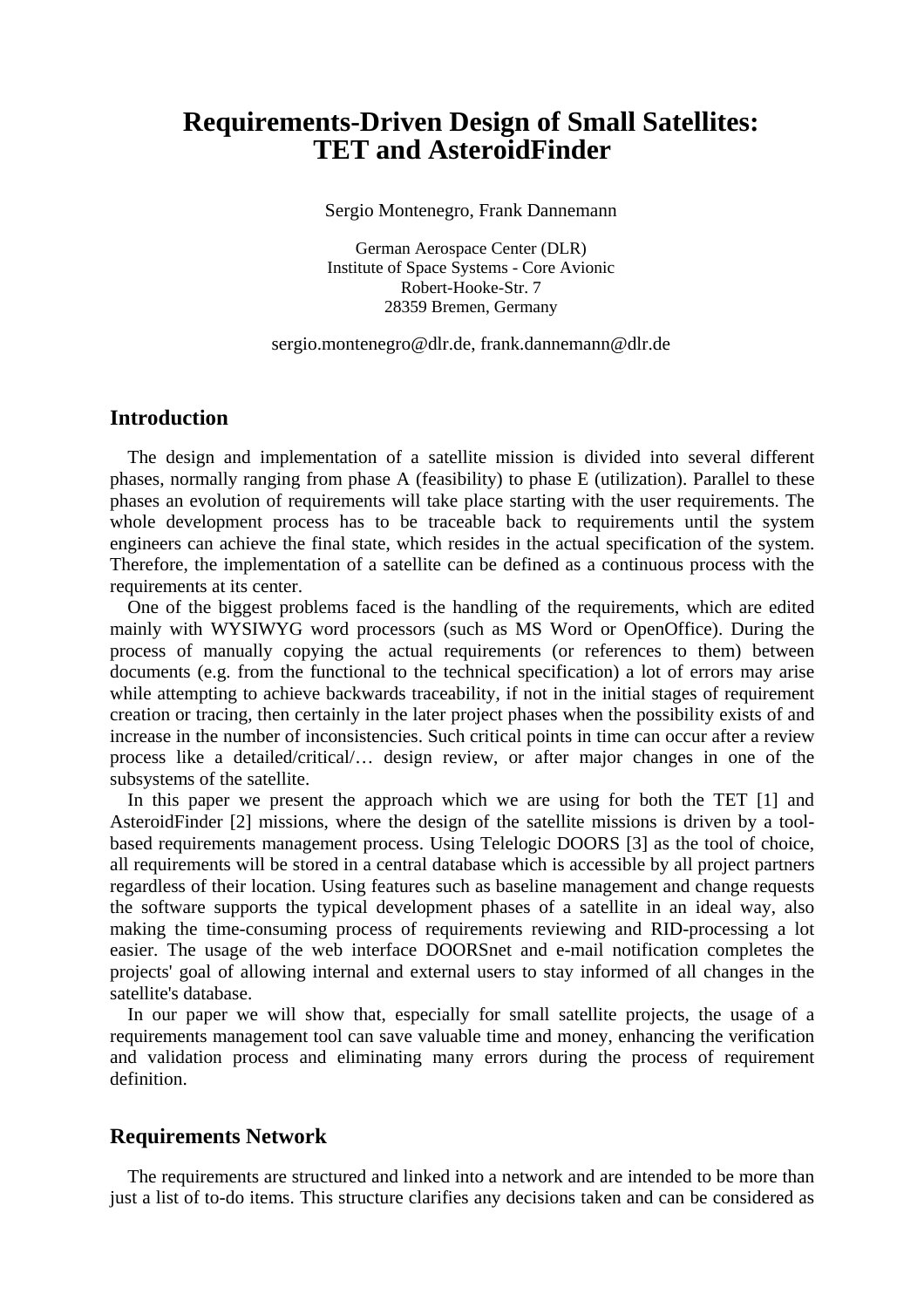a part of the design justification folder. Following the links the reader can get answers to the hows and whys (e.g. why X-band? How to transmit 80 gigabits per day?), so increasing the understandability of the requirements and providing a means for traceability beginning with the most abstract requirements through to the implementation requirements and down to the implementation itself. The technical requirements are linked from goals/abstract/concern requirements, going through some intermediate steps, finishing with the implementation requirements (what the system designer has to consider), like it is shown in the follwowing figure:



**Figure 1: Network arrangement of requirements (hypothetical example)** 

The abstract requirements are mainly functional requirements (what to do) and the implementation requirements are mainly structural ones (how to do it). This produces a graphical network of goals and sub-goals. Following the arrows (mostly from left to right) in the network we answer the question how? The opposite direction (right to left) answers the question why?

The overall network of requirements does not have a graphical representation. The picture above is solely to clarify the concept. Nevertheless DOORS provides the possibility to visualise all links between two formal requrirement modules. The picture below gives an example of such link graph, showing some of the connections between funtctional and technical requirements for the AsteroidFinder satellite: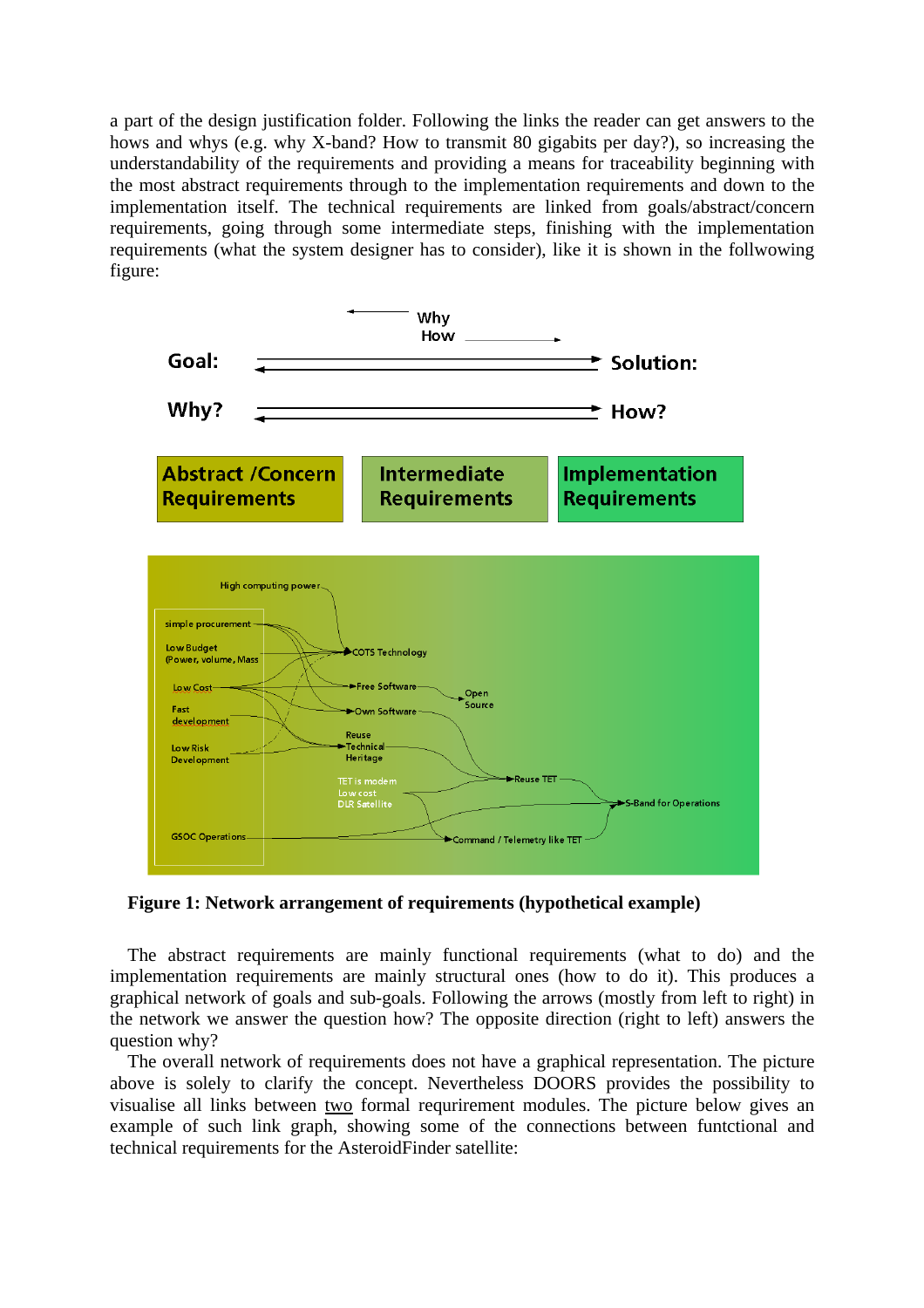

**Figure 2: Link graph between two requirement modules.** 

A requirement without an output arrow implies that it has no further consequence and it can be considered as a final requirement. Many output arrows mean this requirement has many implications to the system. Many input arrows mean this requirement is a solution for many other implications. Only one input arrow would be enough to justify this decision.

## **Requirement Types**

Not all requirements are the same. They are classified into different groups which are interconnected into a network as shown in the following figure:



**Figure 3: Types of requiremts**